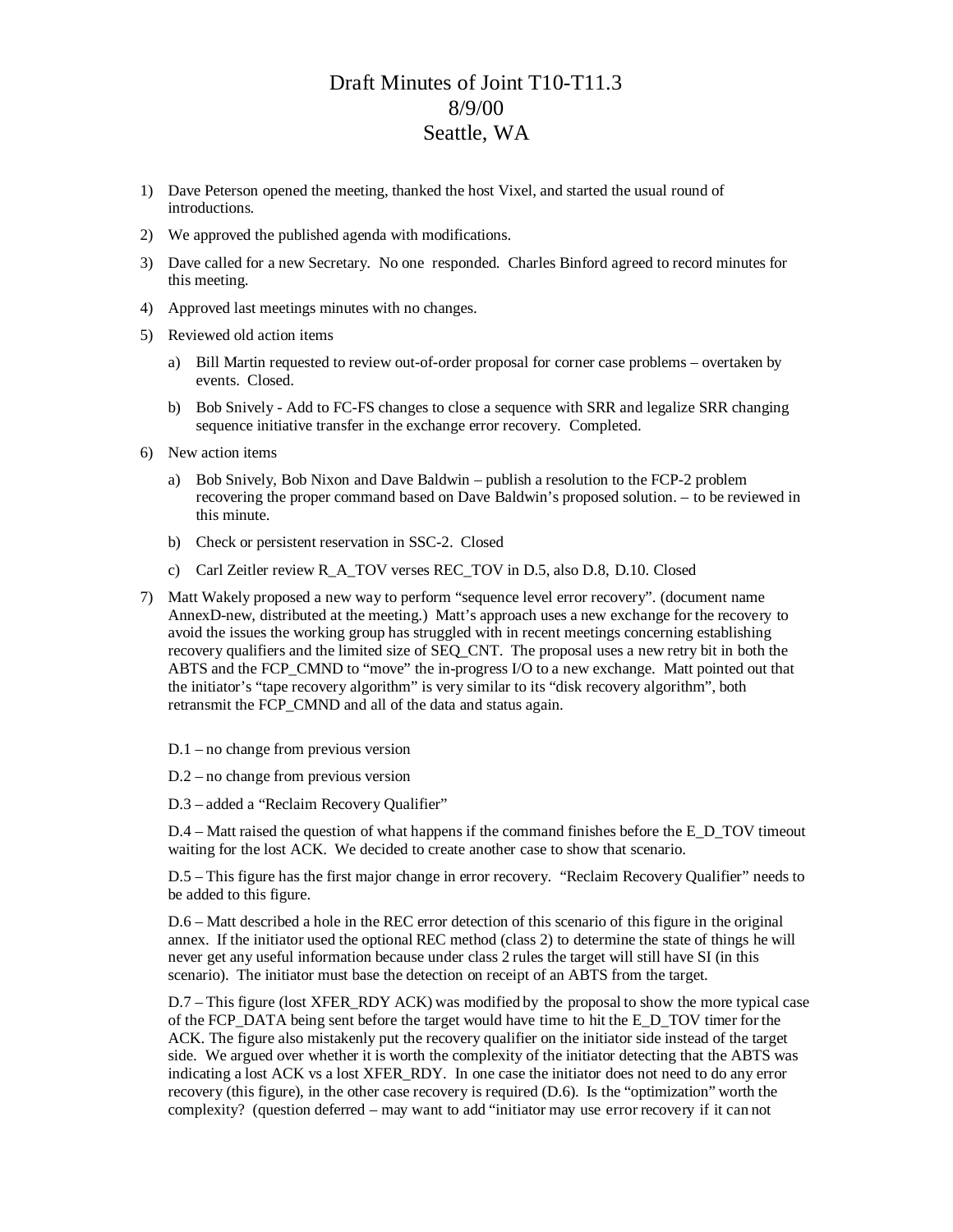distinguish the cause of the ABTS") This figure also references a "useless" REC.

D.8 – This figure had slight modifications in the arrows, and needs some more modifications. This example (lost FCP\_RSP) uses SRR instead of the retry with new exchange.

D.9 – Again, when the target sends an ABTS the use of REC is irrelevant. Also, this one is lost FCP\_RSP so SRR is used.

D.10 – same comments as D.9

D.11 – no comments

D.12 – two types of recovery qualifiers – we need to develop a second convention to show each.

 $D.13$  – this figure and others need to show recovery qualifiers when the ABTS(retry) is used.

 $D.14 - (see D.16 comments)$ 

D.15 – Matt's figure had deleted words from the previous annex. This change was confirmed to be correct.

 $D.16$  – Charles suggested that at the point the initiator detects the error (E\_D\_TOV) it jump directly to the ABTS(retry).

D.17 – no comments

D.18 – The note referencing ACK 1 should instead say ACK 0.

[break from Matt's proposal)

8) Dave Peterson proposed the following:

Complete FCP-2 with:

- in order behavior only
- sequence level recovery
- a solution to the command ambiguity problem (first reported by Dave Baldwin)
- class 3 only

Follow with FCP-3 having:

- class 2 support
- Out of order support

Justification:

- Class 3 product is in the field based on FCP-2 rev 4
- Don't see class 2 and out-of-order being completed any time soon
- Moving to a state-less tape drive model

This proposal generated a fair amount of discussion.

George Penokie and Bob Snively made a counter proposal that we generate an FCP-2 rev 5 that has the resolution to the letter ballot comments plus the fix for the command ambiguity problem. That revision would be marked as stable. FCP-2 rev 6 would then contain the out-of-order and class 2 support with the new ABTS(retry)/FCP\_CMND(retry) approach. The plan would be to letter ballot rev 6. Further discussion added words to "rev 5" 12.1.2 saying the annex D is a work in progress and the acknowledged class diagrams are incomplete.

The following was approved 8 yes, 0 no, 6 abstain.

Complete FCP-2 rev 5 with:

- in order behavior only
- sequence level recovery
- a solution to the command ambiguity problem (first reported by Dave Baldwin)
- class 3 only

Follow with FCP-2 rev 6 having:

• class 2 and 3 support